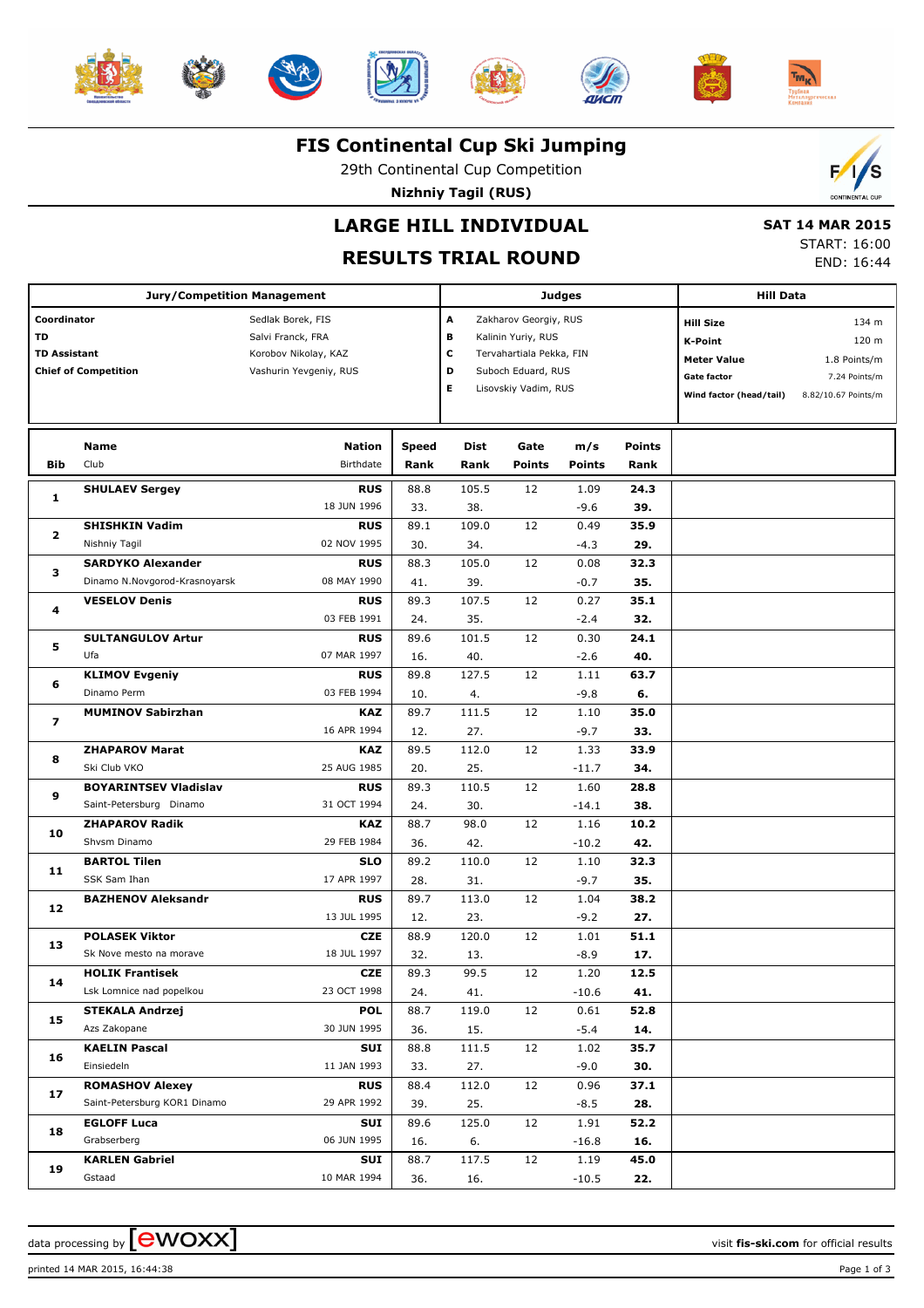













#### **FIS Continental Cup Ski Jumping**

29th Continental Cup Competition

**Nizhniy Tagil (RUS)**

## **LARGE HILL INDIVIDUAL**

 **SAT 14 MAR 2015** START: 16:00

Е

|            |                                      | <b>JIMILI. 10.00</b><br>END: 16:44 |               |              |                |                      |                       |  |
|------------|--------------------------------------|------------------------------------|---------------|--------------|----------------|----------------------|-----------------------|--|
| <b>Bib</b> | Name<br>Club                         | <b>Nation</b><br>Birthdate         | Speed<br>Rank | Dist<br>Rank | Gate<br>Points | m/s<br><b>Points</b> | <b>Points</b><br>Rank |  |
|            | <b>ASCHENWALD Philipp</b>            | <b>AUT</b>                         | 90.4          | 122.5        | 12             | 0.83                 | 57.2                  |  |
| 20         | SC Mayerhofen-Tirol                  | 12 NOV 1995                        | 2.            | 10.          |                | $-7.3$               | 8.                    |  |
|            | <b>GREIDERER Simon</b>               | <b>AUT</b>                         |               |              |                |                      |                       |  |
| 21         | HSV Absam-Bergisel-Tirol             | 18 JAN 1996                        |               |              |                |                      |                       |  |
|            | <b>HUBER Stefan</b>                  | <b>AUT</b>                         | 89.5          | 110.0        | 12             | 0.31                 | 39.3                  |  |
| 22         | SC Seekirchen-Salzburg               | 08 MAR 1994                        | 20.           | 31.          |                | $-2.7$               | 26.                   |  |
|            | <b>HLAVA Lukas</b>                   | <b>CZE</b>                         | 89.6          | 128.0        | 12             | 1.22                 | 63.6                  |  |
| 23         | Dukla Liberec                        | 10 SEP 1984                        | 16.           | 3.           |                | $-10.8$              | 7.                    |  |
|            | <b>MEZNAR Mitja</b>                  | <b>SLO</b>                         | 90.3          | 113.5        | 12             | 0.58                 | 43.2                  |  |
| 24         | <b>NSK TRZIC FMG</b>                 | 30 JUN 1988                        | 3.            | 22.          |                | $-5.1$               | 24.                   |  |
|            | <b>ZNISZCZOL Aleksander</b>          | <b>POL</b>                         | 90.5          | 125.5        | 12             | 0.23                 | 67.9                  |  |
| 25         | KS Wisla Wisla                       | 08 MAR 1994                        | 1.            | 5.           |                | $-2.0$               | 5.                    |  |
|            | <b>TOLLINGER Elias</b>               | <b>AUT</b>                         | 90.1          | 115.0        | 12             | 0.60                 | 45.7                  |  |
| 26         | SV Innsbruck-Bergisel-Tirol          | 25 MAR 1995                        | 5.            | 20.          |                | $-5.3$               | 21.                   |  |
|            | <b>PASCHKE Pius</b>                  | <b>GER</b>                         | 89.8          | 120.0        | 12             | 0.59                 | 54.8                  |  |
| 27         | WSV Kiefersfelden                    | 20 MAY 1990                        | 10.           | 13.          |                | $-5.2$               | 12.                   |  |
|            | <b>SCHIFFNER Markus</b>              | <b>AUT</b>                         | 89.5          | 106.5        | 12             | 0.03                 | 35.4                  |  |
| 28         | UVB Hinzenbach-Oberoesterreich       | 05 JUN 1992                        | 20.           | 36.          |                | $-0.3$               | 31.                   |  |
| 29         | <b>QUECK Danny</b>                   | <b>GER</b>                         | 90.1          | 124.0        | 12             | 1.13                 | 57.2                  |  |
|            | WSV 08 Lauscha                       | 17 SEP 1989                        | 5.            | 8.           |                | $-10.0$              | 8.                    |  |
| 30         | <b>BIEGUN Krzysztof</b>              | <b>POL</b>                         | 89.9          | 111.5        | 12             | 0.60                 | 39.4                  |  |
|            | SS-R LZS Sokol Szczyrk               | 21 MAY 1994                        | 8.            | 27.          |                | $-5.3$               | 25.                   |  |
| 31         | <b>POGRAJC Andraz</b>                | <b>SLO</b>                         | 89.4          | 121.0        | 12             | 0.68                 | 55.8                  |  |
|            | SSK Costella Ilirija                 | 26 SEP 1991                        | 23.           | 12.          |                | $-6.0$               | 10.                   |  |
| 32         | <b>JUSTIN Rok</b>                    | <b>SLO</b>                         | 90.0          | 117.5        | 12             | 0.24                 | 53.4                  |  |
|            | SSD Stol Zirovnica                   | 06 APR 1993                        | 7.            | 16.          |                | $-2.1$               | 13.                   |  |
| 33         | <b>KLUSEK Bartlomiej</b>             | <b>POL</b>                         | 89.0          | 109.5        | 12             | $-0.26$              | 43.9                  |  |
|            | LKS Klmczok Bystra                   | 15 JAN 1993                        | 31.           | 33.          |                | 2.8                  | 23.                   |  |
| 34         | <b>HILDE Tom</b>                     | <b>NOR</b>                         | 90.3          | 132.0        | 12             | 1.47                 | 68.6                  |  |
|            | Asker Skiklubb                       | 22 SEP 1987                        | 3.            | 1.           |                | $-13.0$              | з.                    |  |
| 35         | <b>HULA Stefan</b>                   | <b>POL</b>                         | 89.9          | 124.0        | 12             | 1.64                 | 52.7                  |  |
|            | KS Eve-nement Zakopane               | 29 SEP 1986                        | 8.            | 8.           |                | -14.5                | 15.                   |  |
| 36         | <b>TANDE Daniel Andre</b>            | <b>NOR</b>                         | 89.7          | 116.0        | 10             | 0.89                 | 54.9                  |  |
|            | Kongsberg IF                         | 24 JAN 1994                        | 12.           | 19.          | 9.9            | $-7.8$               | 11.                   |  |
| 37         | <b>GEIGER Karl</b>                   | <b>GER</b>                         | 89.3          | 117.0        | 10             | 1.77                 | 48.9                  |  |
|            | SC 1906 Oberstdorf                   | 11 FEB 1993                        | 24.           | 18.          | 9.9            | $-15.6$              | 20.                   |  |
| 38         | <b>LEYHE Stephan</b>                 | <b>GER</b>                         | 89.6          | 129.5        | 10             | 1.35                 | 75.1                  |  |
|            | SC Willingen                         | 05 JAN 1992                        | 16.           | 2.           | 9.9            | $-11.9$              | 1.                    |  |
| 39         | <b>AIGNER Clemens</b>                | <b>AUT</b>                         | 88.4          | 114.0        | 10             | 0.96                 | 50.6                  |  |
|            | SV Innsbruck-Bergisel-Tirol          | 02 FEB 1993                        | 39.           | 21.          | 9.9            | $-8.5$               | 18.                   |  |
| 40         | <b>KUBACKI Dawid</b>                 | <b>POL</b>                         | 89.2          | 121.5        | 10             | 0.51                 | 68.1                  |  |
|            | TS Wisla Zakopane                    | 12 MAR 1990                        | 28.           | 11.          | 9.9            | $-4.5$               | 4.                    |  |
| 41         | <b>JOHANSSON Robert</b>              | <b>NOR</b>                         | 88.8          | 113.0        | 10             | 0.90                 | 49.4                  |  |
|            | Soere Aal IL                         | 23 MAR 1990                        | 33.           | 23.          | 9.9            | $-7.9$               | 19.                   |  |
| 42         | <b>ZUPANCIC Miran</b>                | <b>SLO</b>                         | 87.9          | 106.5        | 10             | 1.68                 | 30.8                  |  |
|            | SK Zagorje                           | 11 NOV 1989                        | 42.           | 36.          | 9.9            | $-14.8$              | 37.                   |  |
| 43         | <b>SEMENIC Anze</b><br>NSK TRZIC FMG | <b>SLO</b><br>01 AUG 1993          | 89.7          | 124.5        | 10             | 0.84                 | 70.6<br>2.            |  |
|            |                                      |                                    | 12.           | 7.           | 9.9            | $-7.4$               |                       |  |

data processing by **CWOXX**  $\blacksquare$ 

printed 14 MAR 2015, 16:44:38 Page 2 of 3